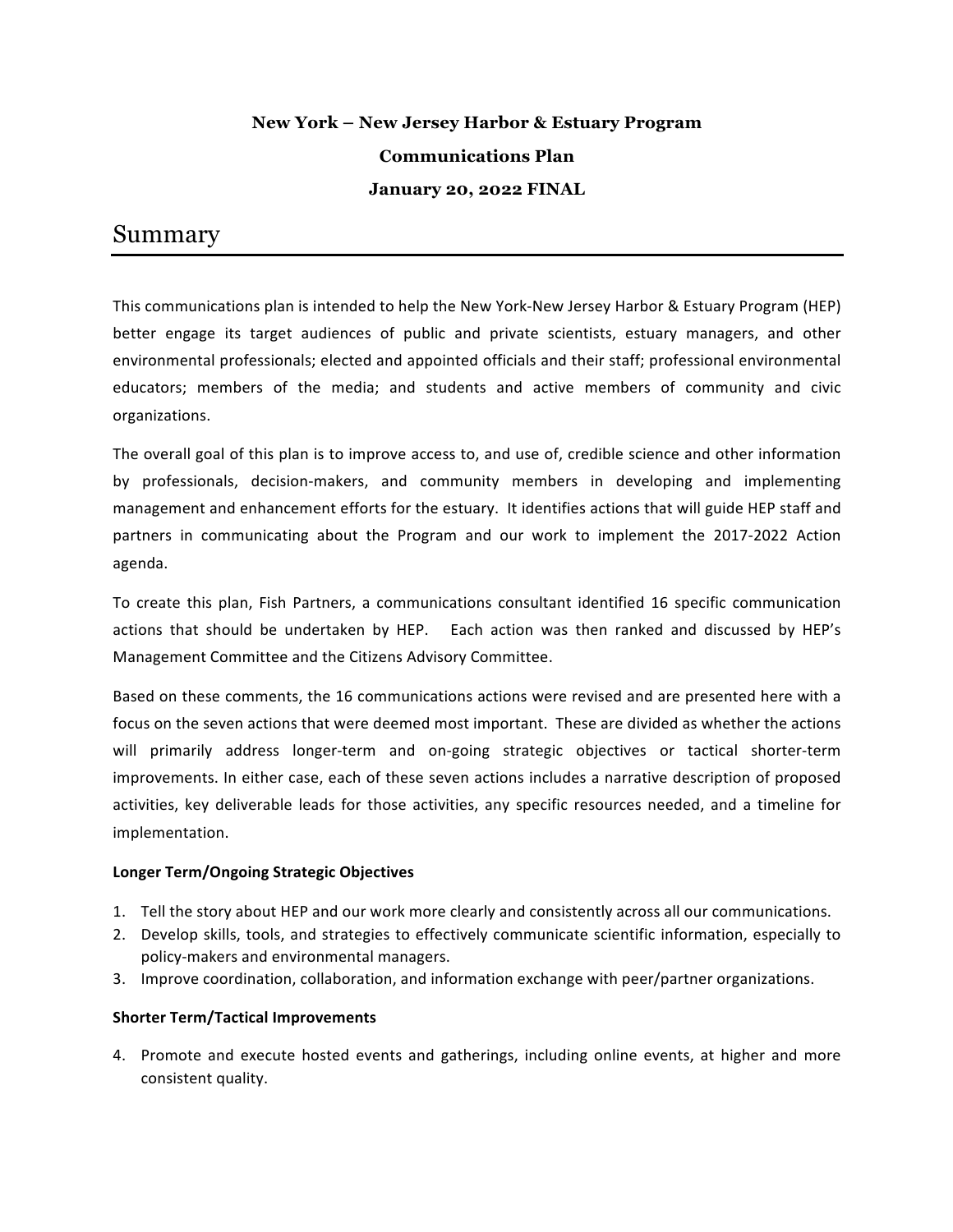- 5. Fully engage media outlets and forums to create awareness and advance priorities with target audiences.
- 6. Better monitoring of media, network and industry activity.
- 7. Better manage relationship records to track and improve interactions.

As detailed in this plan, communication and program staff will work with its committees, technical work groups, and partners to undertake these recommendations as we implement the 2017-2022 Action Agenda and prepare for its revision in 2025.

Implementing these recommendations will enable HEP staff and partners to communicate clearly and effectively about HEP and its CCMP goals and priority actions to the public and stakeholders. As appropriate, the specific and most important 2017-2022 Action Agenda priorities that will benefit from implementation are referenced under each action in this plan. See the final section of this document, 2017 - 2022 Action Agenda Priorities Specifically Supported by This Plan for a complete list that is cross referenced to the relevant communication action.

HEP and its host, the Hudson River Foundation (HRF) have hired a part-time Communications Manager who will be responsible for coordinating and/or executing much of this work on behalf of HEP. The costs of this staff person will be shared equally between HEP and HRF. HEP's contribution starting in 2022 will be about \$ 35,000 per year, including indirect costs and fringe benefits. As noted, HEP and other HRF staff will also be responsible for executing this plan and in some cases, considerable direct costs will be required. These specific needs are identified and as possible, budget needs are estimated.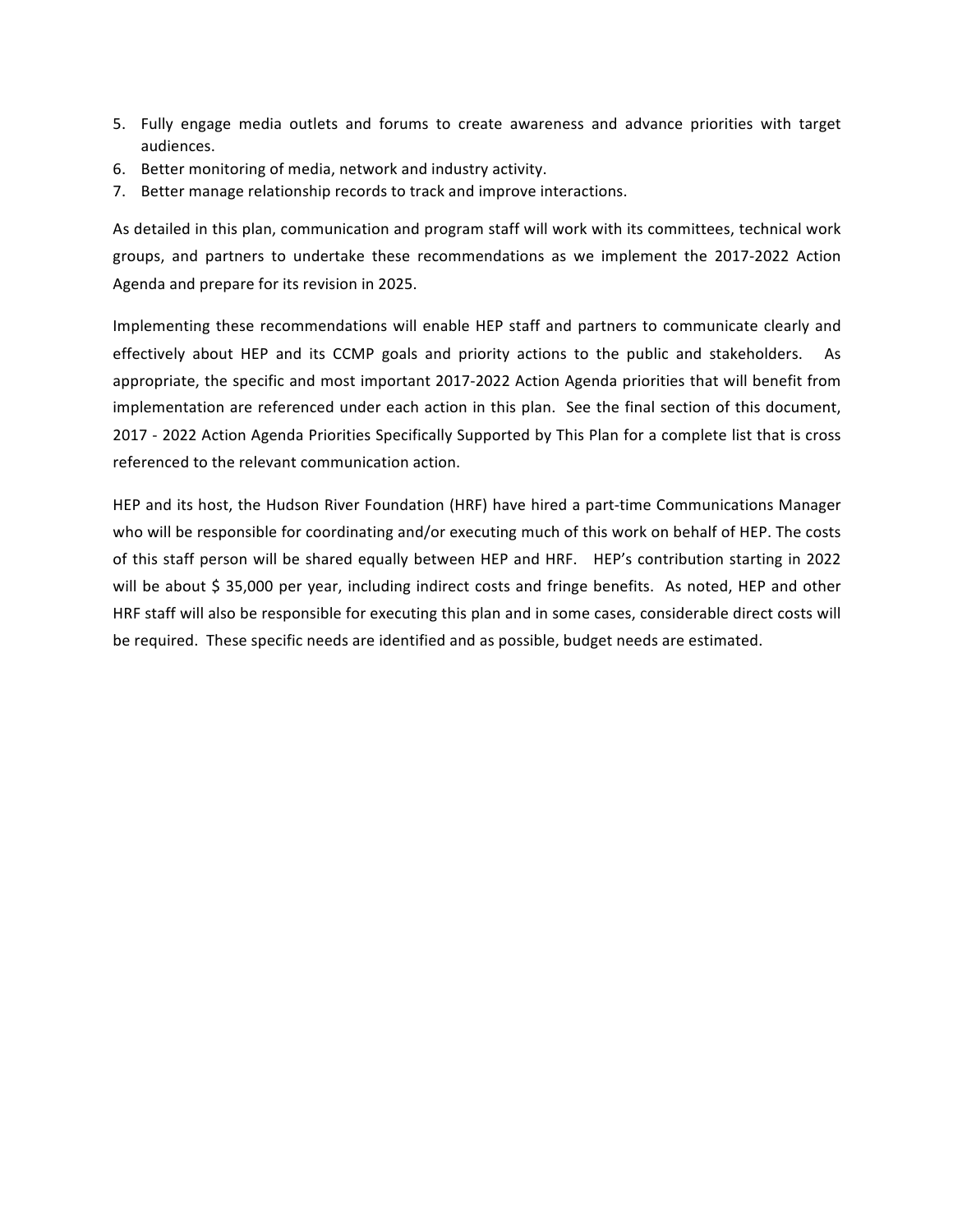# Contents

| 1. | Tell the story about HEP and our work more clearly and consistently across all our                  |  |
|----|-----------------------------------------------------------------------------------------------------|--|
| 2. | Develop skills, tools, and strategies to effectively communicate scientific information, especially |  |
| 3. | Improve coordination, collaboration, and information exchange with                                  |  |
| 4. | Promote and execute our hosted events and gatherings, including online events, at higher and        |  |
| 5. | Fully engage media outlets and forums to create awareness and advance priorities with target        |  |
| 6. |                                                                                                     |  |
| 7. |                                                                                                     |  |
|    | 2017 - 2022 Action Agenda Priorities Specifically Supported by This Plan  15                        |  |
|    |                                                                                                     |  |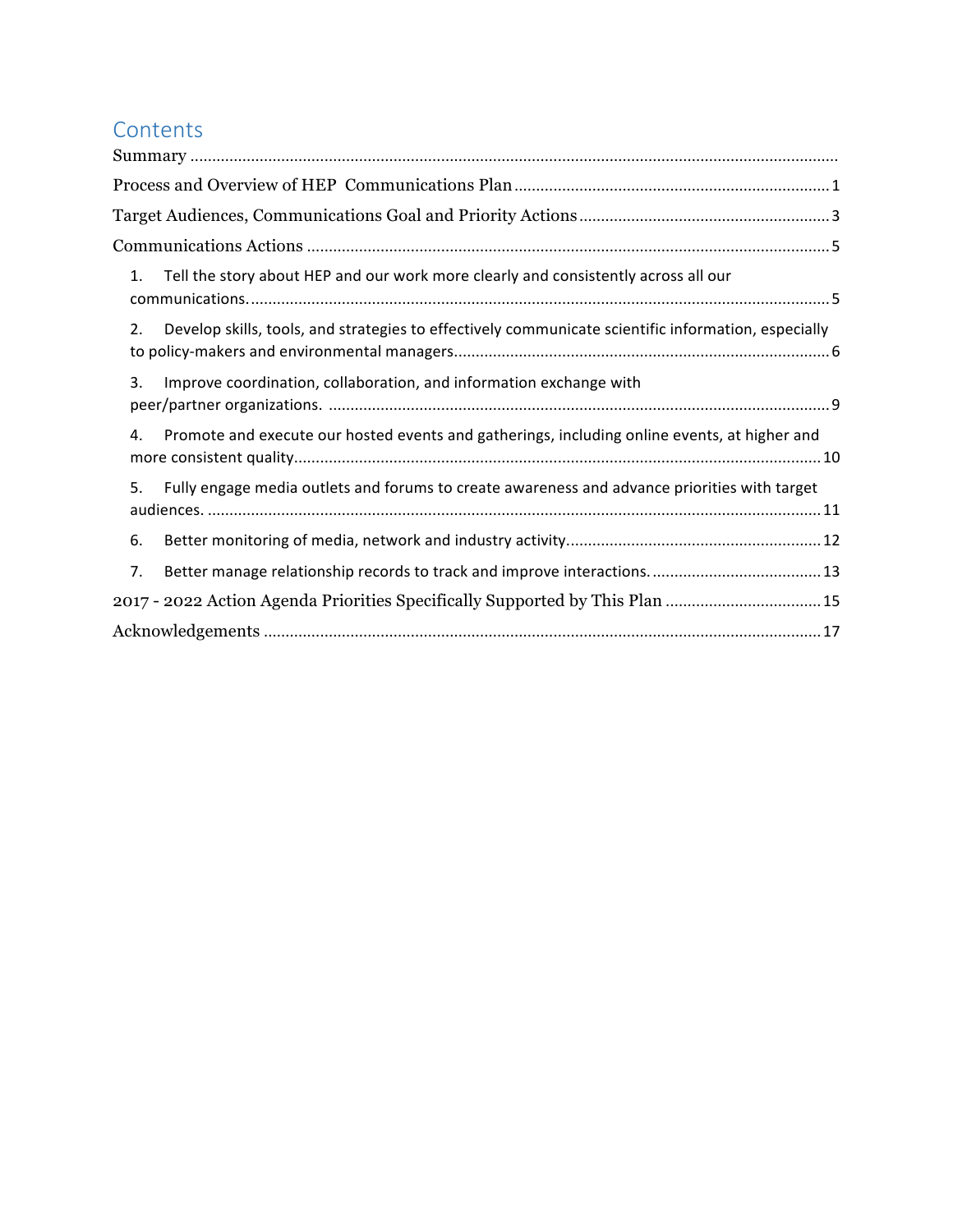The New York-New Jersey Harbor & Estuary Program (HEP) is a collaboration created by the US Environmental Protection Agency (US EPA) and the two states, and authorized and supported by the federal Clean Water Act. Its mission is to develop and implement a plan to protect, conserve, and restore the estuary. HEP and its partners work together to address water quality issues, protect and restore productive habitat, manage sediments, improve safe public access and foster community stewardship, and engage the public in decisions about the Harbor. HEP provides a forum to develop and implement actions that improve the health of the Estuary by convening partnerships of interested stakeholders, using sound science to analyze the issues, and working to implement recommendations that are environmentally and economically responsible. HEP's 2017-2022 Action Agenda identifies five long-term goals, 17 objectives, and 40 specific actions that will help enable people and wildlife to benefit from the fishable and swimmable waters called for by the Clean Water Act.

The Hudson River Foundation (HRF) has been hosting HEP on behalf of the US EPA and the other HEP partners since 2014. The Foundation is a non-profit whose mission is to make science integral to decision-making throughout the Hudson River and its watershed and to support competent stewardship of this extraordinary resource. HRF supports scientific research; communication to expand knowledge about the river among the scientific community, policy makers, and the public at large; initiatives to enhance management of the Hudson ecosystem; and education about the River and watershed. HRF's current Strategic Plan states, "As the champion and steward of science-based decision-making, the Foundation is uniquely positioned to provide the kind of public education, continuing education and communications the public needs to parse issues and make informed choices. The Foundation is also uniquely positioned to collaborate with foundations and NGO partners who are similarly engaged in these efforts." 

Understanding the deep common purpose and audiences of these two entities, and the benefits of sharing responsibility for communications, HEP and HRF have integrated their communications work. This includes building a shared website and content management system, our electronic newsletter and social media, and commonly branding publications, public conferences and seminars. At least 50% of the cost of this effort is being borne by HRF using non-federal funds.

To continue and deepen this collaboration, the Hudson River Foundation issued an Request for Expression of Interest (RFEI) and selected Fish Partners (Fish) to develop a communications strategy to raise awareness of HRF and HEP, our shared work, and the scientific understanding and management needs of the Hudson River and Harbor Estuary. This work was underwritten entirely by HRF.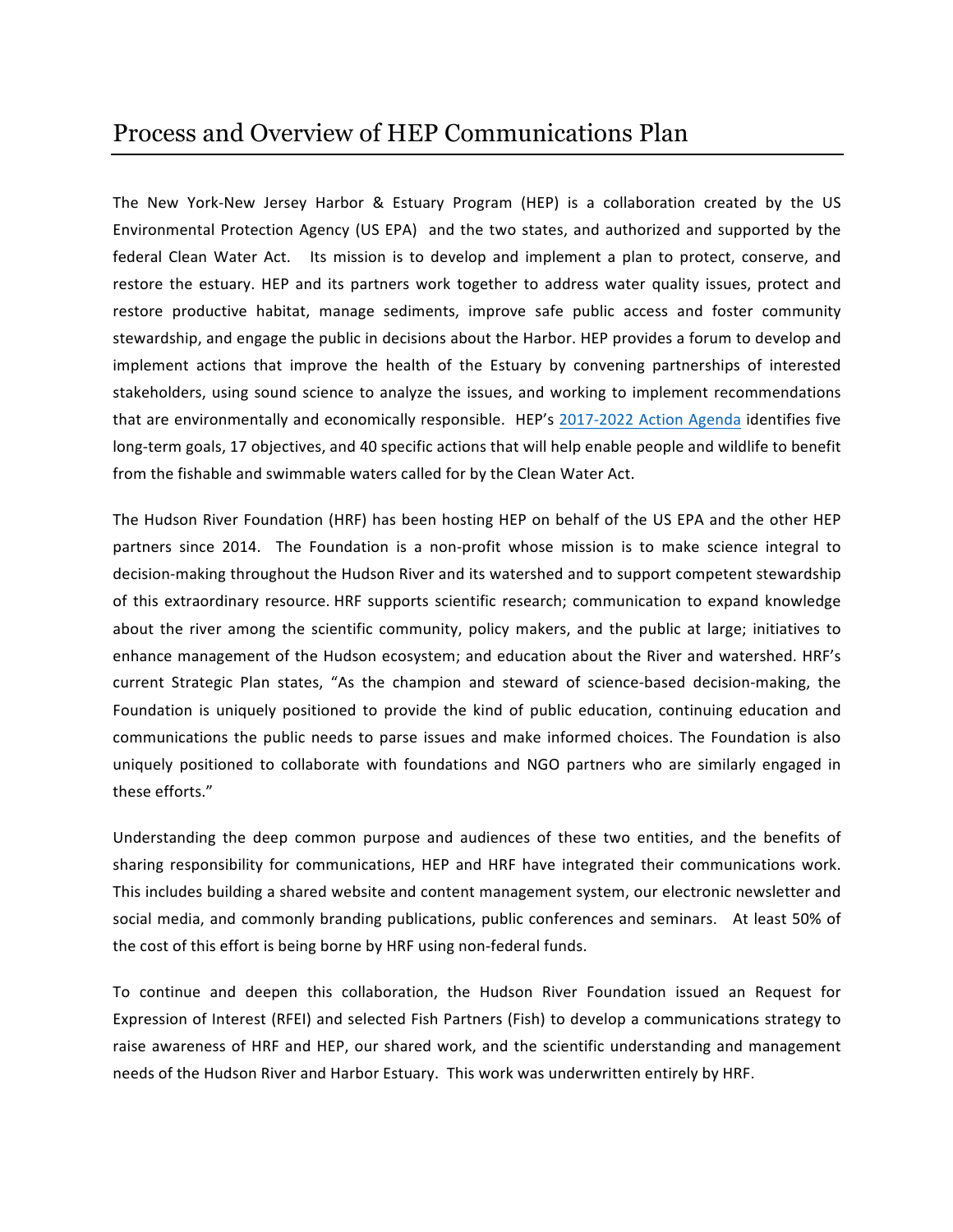To help prepare Fish for their work, HEP and other HRF staff developed background documents identifying key audiences and current communication activities. These were reviewed by the HEP Management Committee.

Based on review of HEP/HRF material, interviews with key stakeholders, and participation in a selection of HEP and HRF events, Fish identified 16 specific communication actions that should be undertaken by HEP and HRF. Each action was then ranked and discussed by the Management Committee and the Citizens Advisory Committee. The seven actions deemed most important and relevant are detailed in this report, drawing on language from the Fish Associates report to describe possible tactics. Each of these seven priorities, numbered for convenience, includes a narrative description of possible activities, any specific resources needed, and a timeline for implementation.

Implementing these recommendations will enable HEP staff and partners to communicate clearly and effectively about HEP and its CCMP goals and priority actions to the public and stakeholders. As appropriate, the specific and most important 2017-2022 Action Agenda priorities that will benefit from implementation are referenced under each action in this plan. See the final section of this document, 2017 - 2022 Action Agenda Priorities Specifically Supported by This Plan for a complete list that is cross referenced to the relevant communication action.

Implementing these recommendations will be the responsibility of HEP staff, in coordination and with the guidance of the HEP Management and Policy Committees. HEP and its host, the Hudson River Foundation (HRF) have hired a part-time Communications Manager who will be responsible for coordinating and/or executing much of this work on behalf of HEP. The costs of this staff person will be shared equally between HEP and HRF. HEP's contribution starting in 2022 will be about \$ 35,000 per year, including indirect costs and fringe benefits. As noted, HEP and other HRF staff will also be responsible for executing this plan and in some cases, considerable direct costs will be required. These specific needs are identified and as possible, budget needs are estimated.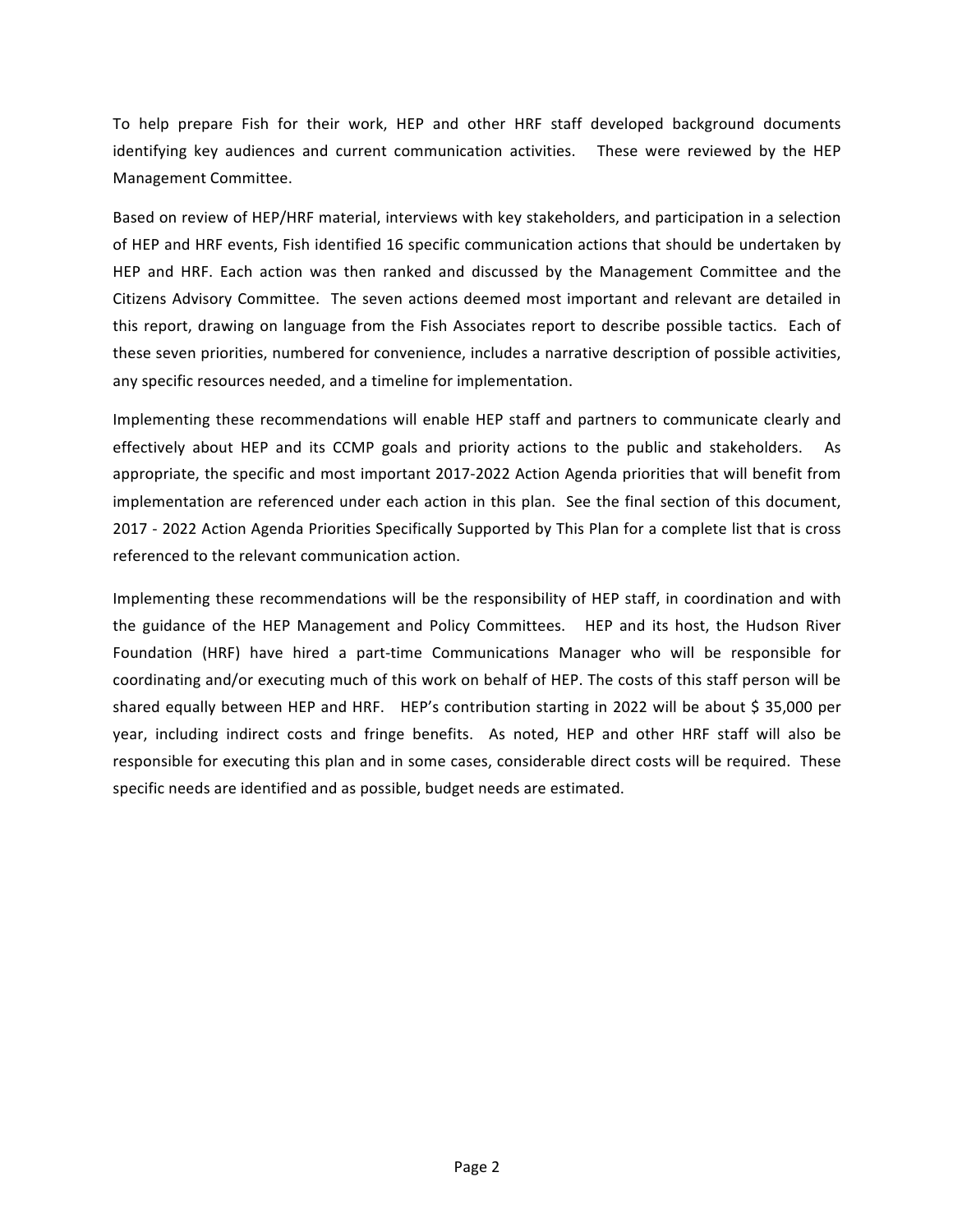## Target Audiences, Communications Goal and Priority Actions

This communications plan is intended to help the New York-New Jersey Harbor & Estuary Program (HEP) better engage its target audiences of public and private scientists, estuary managers, and other environmental professionals; elected and appointed officials and their staff; professional environmental educators; members of the media; and students and active members of community and civic organizations.

The overall goal of this plan is to improve access to, and use of, credible science and other information by professionals, decision-makers, and community members in developing and implementing management and enhancement efforts for the estuary.

The following seven communications actions have been recognized as being the highest priority for HEP in communicating about the Program and our work to implement the 2017-2022 Action agenda. These are divided as whether the actions will primarily address longer-term/ongoing strategic objectives or shorter-term tactical improvements. In either case, this plan provides a narrative description of the rationale and proposed activities, key deliverable leads for those activities; any specific resources needed, and a timeline for implementation. Communication and program staff will work with HEP committees, technical work groups, and partners to undertake these recommendations as we implement the 2017-2022 Action Agenda and prepare for its revision in 2025.

#### **Longer Term/Ongoing Strategic Objectives**

- 1. Tell the story about HEP and our work more clearly and consistently across all our communications (TIMELINE: 2022-2025).
- 2. Develop skills, tools, and strategies to effectively communicate scientific information, especially to policy-makers and environmental managers (TIMELINE: 2022-2025).
- 3. Improve coordination, collaboration, and information exchange with peer/partner organizations (TIMELINE: 2022-2025).

#### **Shorter Term/Tactical Improvements**

- 4. Promote and execute hosted events and gatherings, including online events, at higher and more consistent quality (TIMELINE: 2023-2024).
- 5. Fully engage media outlets, including social media, and forums to create awareness and advance priorities with target audiences (TIMELINE: 2022- 2023).
- 6. Better monitoring of media, network and industry activity (TIMELINE: 2022-2023).
- 7. Better manage HEP/HRF relationship records to track and improve interactions (TIMELINE: 2024-2025).

#### Other communication needs identified by Fish but deemed less critical by HEP's leadership:

Communicate with greater consistent language, tone, and style.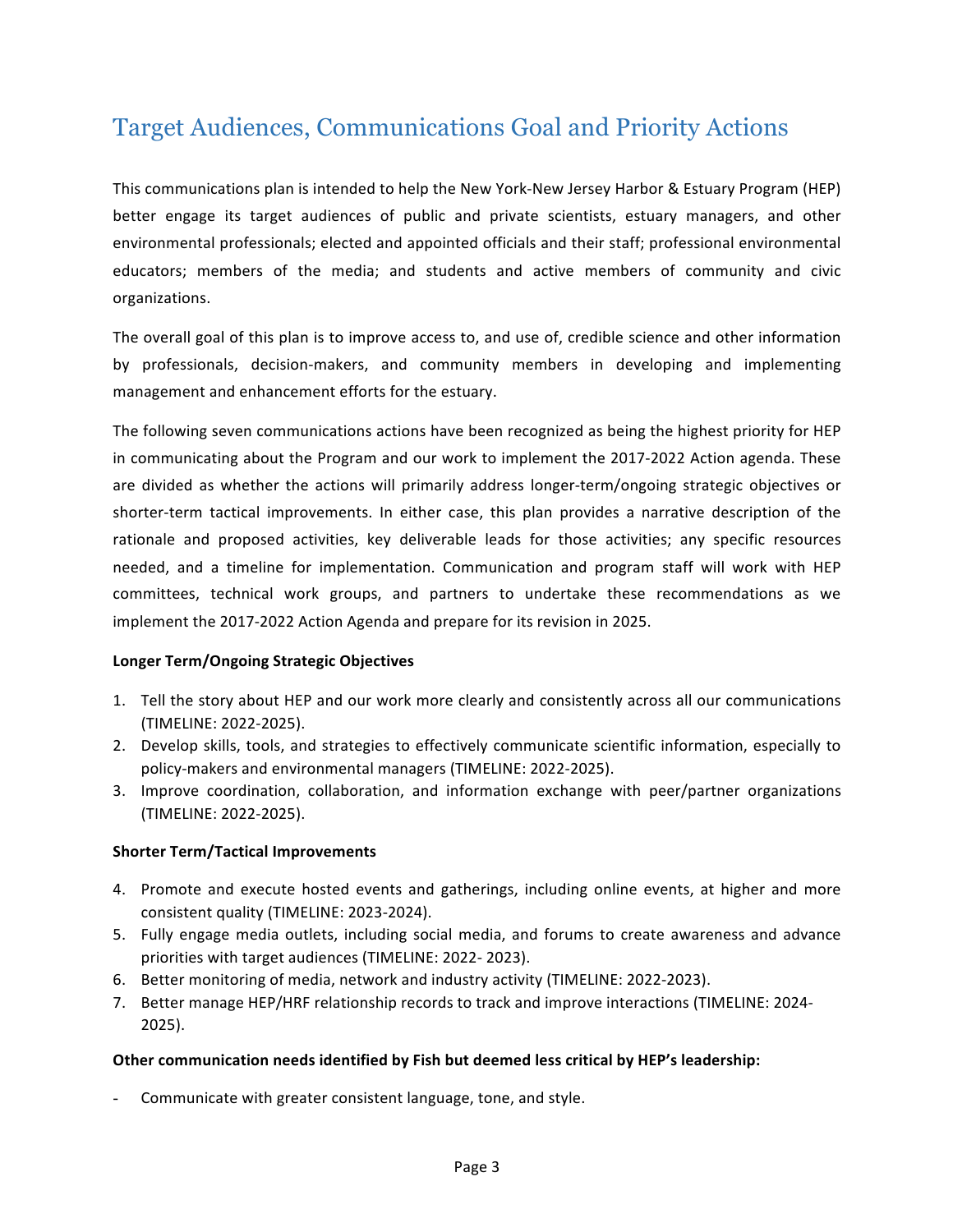- Create a clear set of guidelines and descriptions for communicating the HRF and HEP relationship so there is greater understanding of how we work together and why.
- Clarify internal processes and structures to better manage outgoing communications.
- Enhance use of social media to measurably reach target audiences.
- Refine our website to better serve its intended audiences.
- Ensure quality and consistency of the visual look and feel of our materials, so they can be more easily recognized as ours, and help build our brand.
- Enhance skills and capacity to more proactively seek resources from more diverse sources for Action Agenda implementation.
- Better equip HEP partners and participants to advocate for our shared priorities.
- Improve communication skills of staff, so they can more ably share information about the Program and its activities.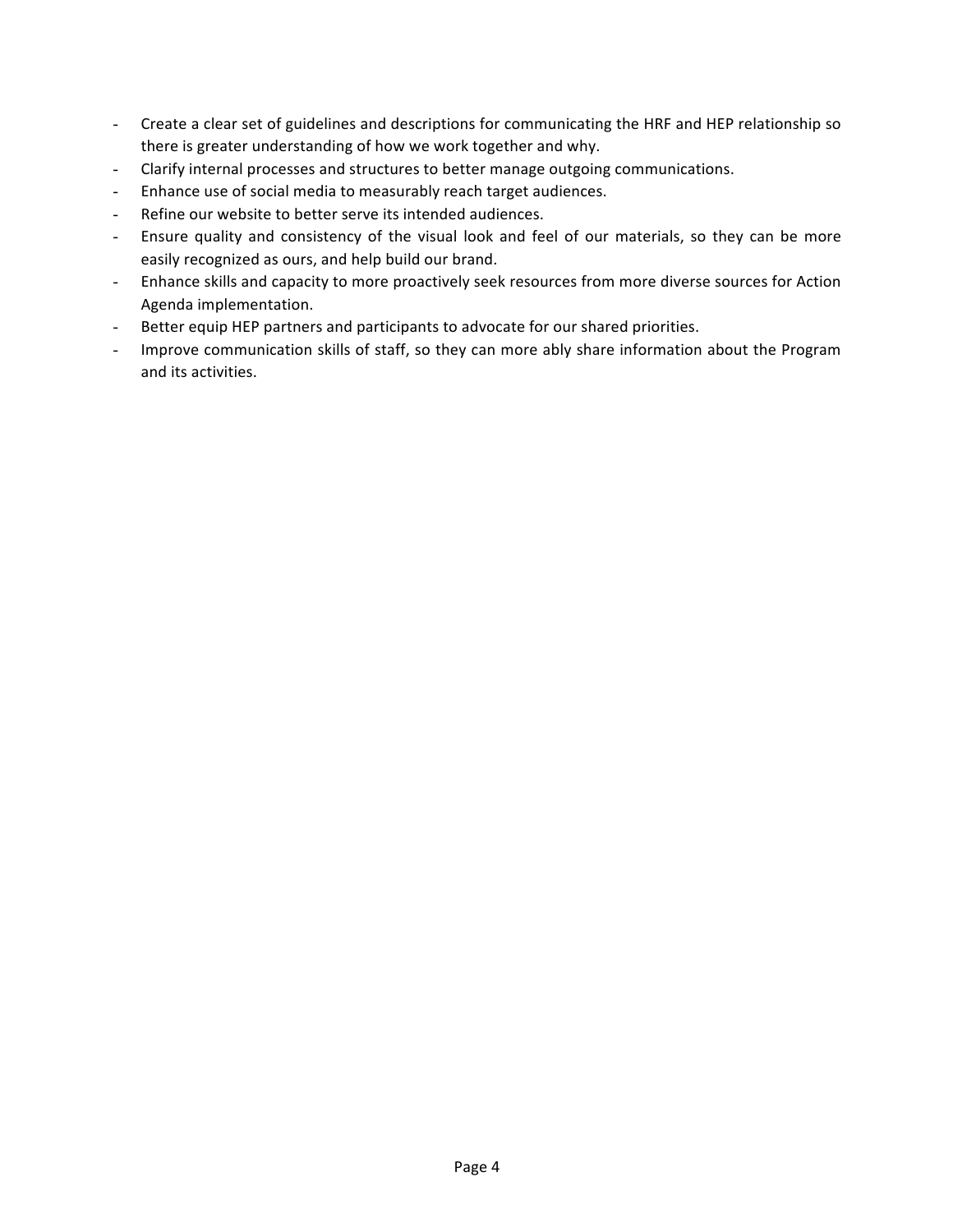### Communications Actions

#### **Longer Term/Ongoing Strategic Objectives**

1. Tell the story about HEP and our work more clearly and consistently across all our **communications.** 

**RATIONALE:** To support coherent and intentional communication, HEP will develop core selfdescription messaging, which serves as a useful boilerplate that can be lightly adapted for many written and spoken communication. This will increase understanding of HEP's unique role among our target audiences.

**DESCRIPTION:** To meet this need HEP will develop messaging at a summary level, in a single, concise core document (likely one to two pages total) that covers the most important general-purpose messaging areas, in a cohesive narrative format, with focus on those characteristics that make HEP and our work distinct and valuable. This document will serve as a template that provides basic material for subsequent, more in-depth messaging. It will include:

- HEP's work, ways of working, focus areas, roles in the network of organizations focused on NY-NJ waterbodies
- HEP's mission/values/purpose
- HEP's history
- HEP's relationship

Feedback from staff, HEP's core partners, and outside stakeholders should inform finalization of a satisfactory draft of this summary core messaging document, which should then be revisited as appropriate for feedback and updates based on learnings from practical application.

Following the development of core messaging to a threshold of sufficiency, the Communications Manager will begin revising/expanding the current library of basic communication materials that build on the core messaging and more fully or deeply addresses subjects that warrants further description. These will likely include:

- any of the subjects listed above, many of which are likely to appear in other contexts with more detail than would be appropriately included as a section of a one to two page core messaging document;
- descriptions of specific programs, projects, grants, and fellowships;
- biographies of all external-facing personnel;
- $\bullet$  histories/stories/narratives documenting significant research projects and major accomplishments;
- graphical presentations of HEP geographic areas of responsibility;
- onboarding information kit for new staff and HEP partners/committee members;
- and the organization's strategic priorities in public-facing formats, for example, an annual report or similar.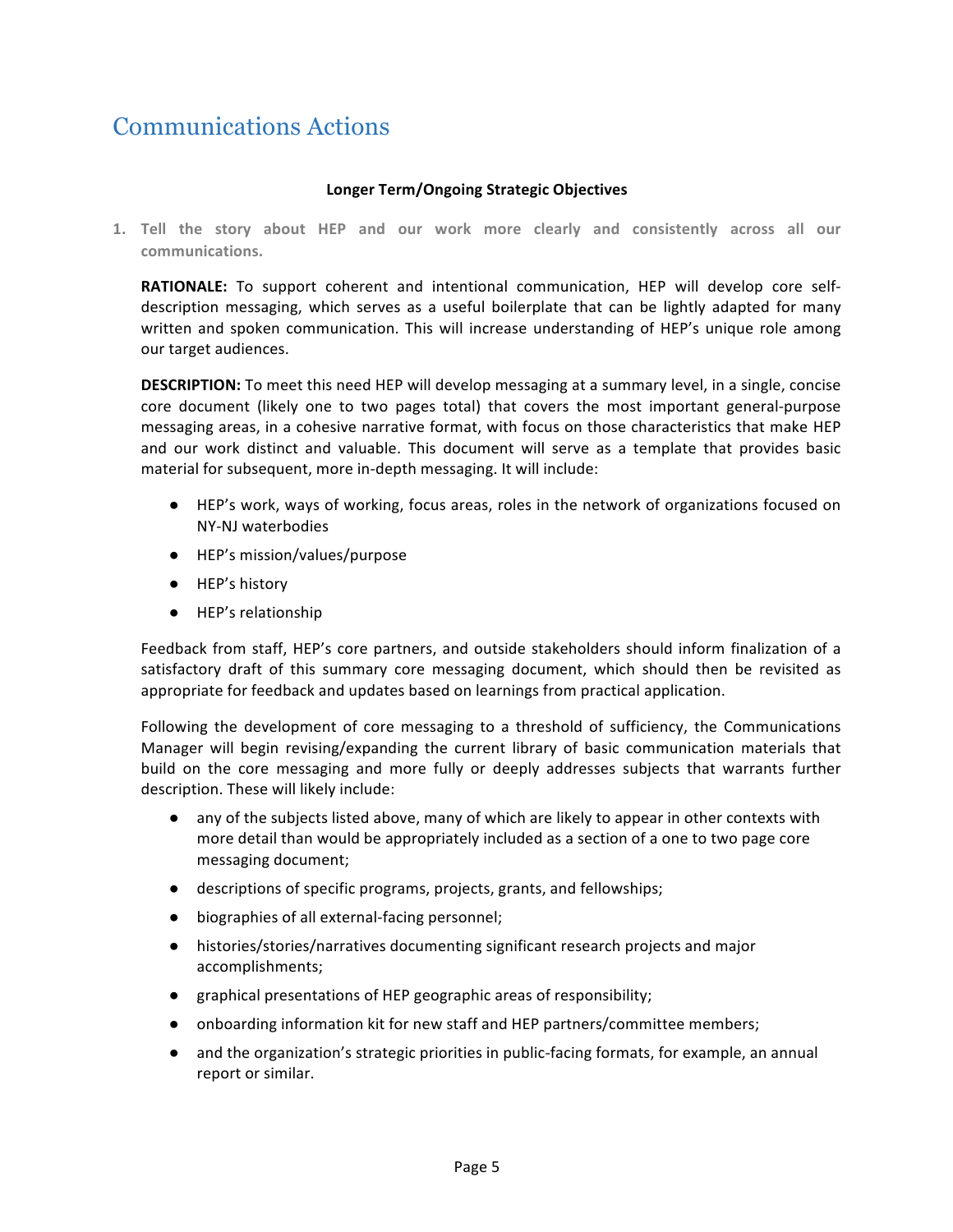The production of these materials should be an ongoing task, and pursued as the communication staff deems appropriate or as they are needed.

**KEY DELIVERABLE(S):** Summary core messaging document and associated library of basic communication materials.

**ACTION AGENDA REFERENCE:** This task and deliverables will specifically advance Action Agenda Priority CE-C-1: Sustain website, monthly newsletter, social media, contact database, and other communications tools. Other priorities that will be supported by this include: (WQ-A-2) Work with US EPA Region II to determine best way to translate differing standards and data on water quality parameters of shared waters; (WQ-B-1) Develop factsheets, story maps, and/or other material intended for a broad audience regarding LTCP's, MS4 etc., and participate in public outreach opportunities with partners; (WQ-D-1) Compile, interpret, translate harbor wide water quality data and trends, and produce report; (H-A-1) Increase investment in conservation and restoration projects, and (PA-C-1) Work with partners to develop consistent messaging for the public regarding risks of poor water quality.

**RESPONSIBILITY / ESTIMATED ANNUAL BUDGET/ ADDITIONAL DIRECT COSTS**: Communications Manager at 20% of effort or \$ 7,000 per year. Graphic assistance as required. For FY 22, HEP budgeted \$5,000 for its regular printing and electronic communications needs.

#### **TIMELINE**: 2022 - 2025

2. Develop skills, tools, and strategies to effectively communicate scientific information, especially to policy-makers and environmental managers.

**RATIONALE:** For all communication intended for non-scientific audiences, it will be important to develop the capacity to consistently deliver scientific information in a way that is lucid and compelling to its intended audiences.

**DESCRIPTION:** The Communications Manager will collaborate with other staff, partners, and grantees to enhance the HEP's skills, knowledge, and capacity to pursue this objective, including:

- Review and be familiar with best practices in science communication and effectively inform policy makers and environmental managers.
- Interview organizations whose work focuses on summarizing and translating science for practical application by various decision-maker audiences, to better understand their strategies and techniques.
- As appropriate for priority subjects and topics, identify and build partnerships with agencies and organizations that have existing capacity to translate and communicate research, policy implications, and management needs to decision-makers.
- Experiment with engaging freelance writers who can effectively translate science for nonscience target audiences; work towards developing a network of talented freelance writers who have experience working with the organization and understand its values and goals.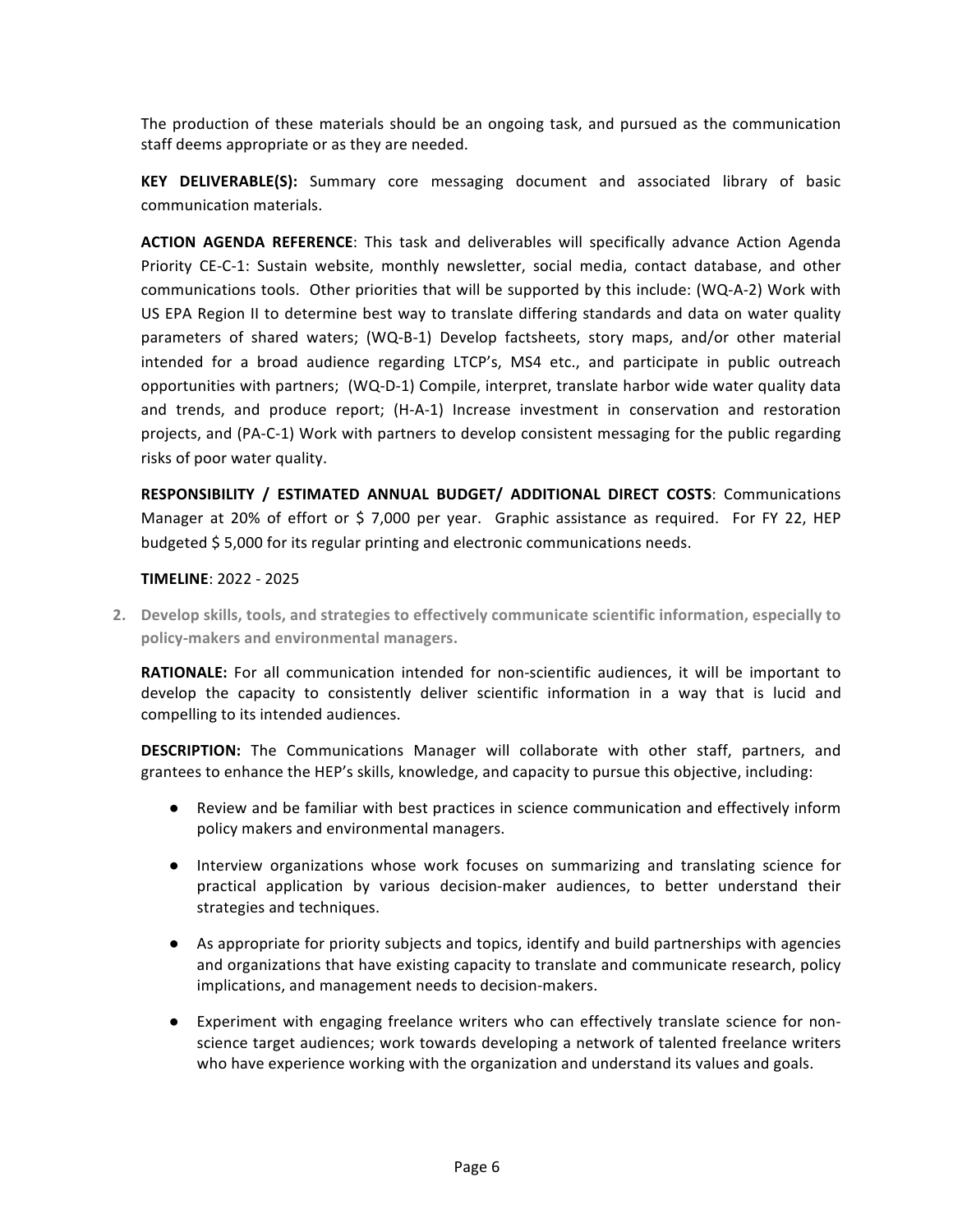- Conduct interviews with a broad and representative range of individual policy/management decision-makers and staff, to better understand unserved needs and opportunities for improvement, and learn to better develop effective summaries and translations of science. This should include understanding the need for multi-language materials including which languages are of highest priority, connecting with multilingual media outlets, and providing translations during webinars/seminars.
- Solicit ongoing feedback from decision-maker and decision-influencer audiences to evaluate the efficacy of HEP's efforts to meet their needs.
- Start testing and improving new summaries of existing, relevant, under-communicated scientific knowledge (e.g. research translations, monitoring, reporting, analysis) for nonscientist audiences.

The best approach or process to communicate scientific research to its potential users will depend on the specific issue, the intended outcome, and the particular individual and organizational target audiences that need to be reached. Over time, HEP will need to undertake a process of experimentation to develop skill, expertise, knowledge, and judgment in this area. The Communications Manager will play an important role in this process and should collaborate with leadership and staff to experiment with plans and processes to more proactively deliver research findings to their intended audiences. This would include:

- begin planning for the communication of research findings from the inception of each relevant funded study;
- determine priority research projects for communications activities and identify their prospective audiences;
- identify individuals who should be made aware of the project and its potential impact on their work, and who will need to be informed of its findings;
- identify opportunities to leverage partner organizations, networks, and relationships to best reach target individuals;
- determine if elevated media attention/public awareness would be sufficiently helpful to justify targeting such media; if so, develop strategy to promote research to media contacts;
- draft provisional budgets, steps, and timeline for communicating potential impacts and findings to target audiences;
- solicit input from key targets to understand needs and inform best approach to communicate findings;
- keep all of the above targets/partners aware of ongoing progress of research projects as necessary.

The Communications Manager should also evaluate the merits of providing broader communication support to grantee and other researchers, who may serve a valuable role in communicating their research to target audiences and engaging stakeholders considering policy or management decisions. Such support must consider how it complements that offered by the researchers host university or institution.

Such support for grantees and other researchers could include:

• make connections to media platforms, channels, and forums;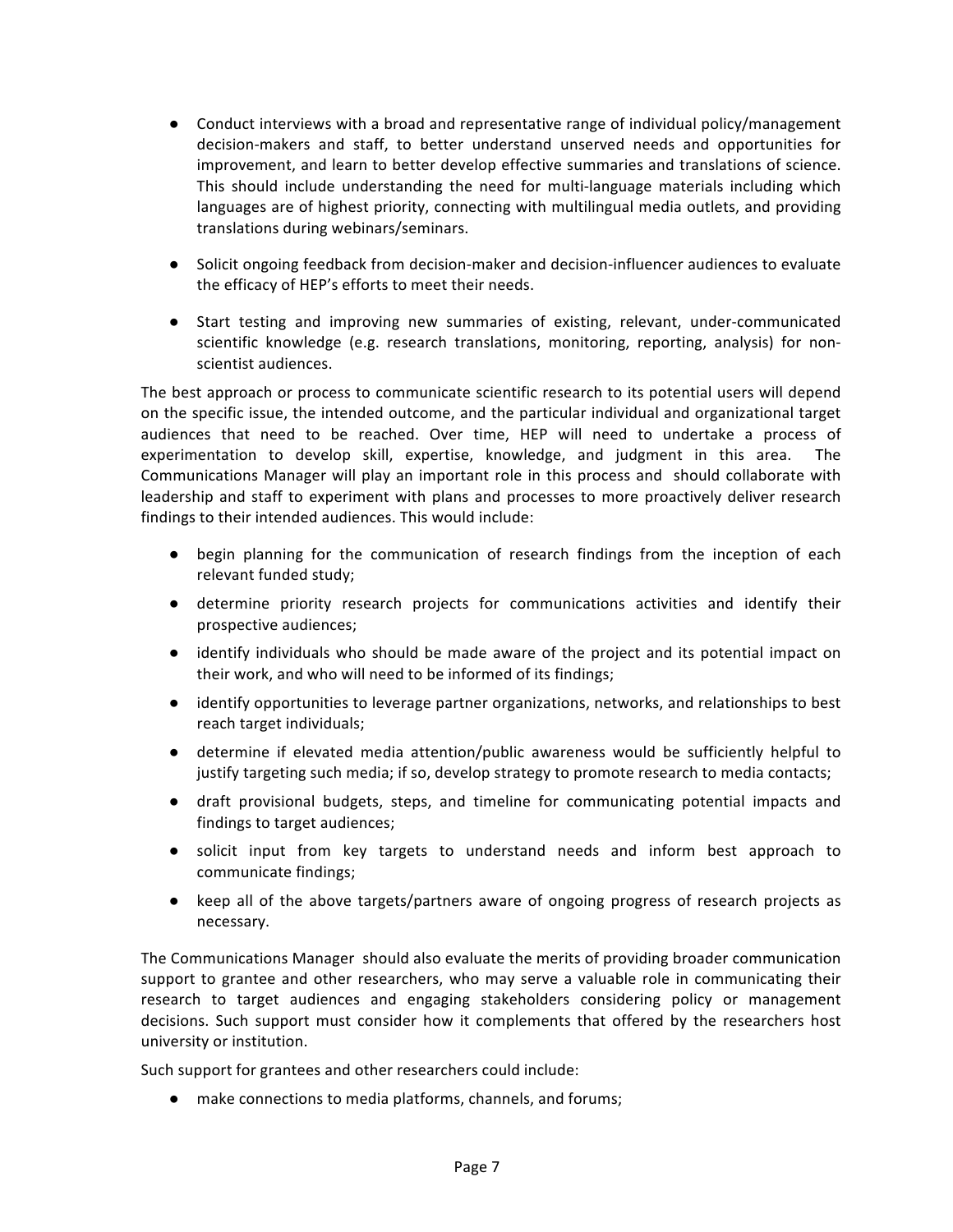- help cultivate relationships between grantees and policy/management decision-makers;
- improve grantees' presentation and interview skills;
- prepare and improve messaging / talking points for specific presentations and interviews;
- $\bullet$  develop communication assets (e.g. infographics) for presentations.

The Communications Manager should take a leadership role proactively ideating, testing, and improving current and new event and publication formats. Some current examples relevant to the 2017-2022 Action Agenda and 2025 revision include:

- *Events*: Including briefings for decision-makers covering new science on priority issues and workshops designed to nurture relationships and enhance interaction between scientists, managers, and/or decision-makers (e.g., H-A-3 Develop presentations and participate in outreach to communicate value of ecosystem services to wide spectrum of audiences );
- *Private Meetings:* Private meetings with decision-makers and their staff to brief them on specific pieces of research (HEP-funded and otherwise) that are relevant to their current and upcoming work (e.g.. H-B-2: Assess and interpret shoreline and shallow-water habitat condition and value),);
	- Publications: Including targeted summaries of findings of relevant research; "state of the science"; and/or future research needs relevant to upcoming management and policy decisions (e.g., 2025 revision of the Environmental Monitoring Plan and State of the Estuary report);
- *Experiment with publication content and format,* including: HTML-first reports for especially timely/high-impact/high-reach research; PDFs designed to be read on screen; video clips or explanatory animations addressing key takeaways; compelling infographics, graphs, or charts; interactive tools and visualizations; and modular reports that allow relevant pieces to be pulled out and shared (e.g., WQ-D-2 Develop briefs and stories about water quality conditions of individual waterways and watersheds) );
	- *Flagship campaigns:* Multi-faceted campaigns focused on key issues, with a maximum of one to two such campaign issues in process in any single year; such a campaign would likely involve research, research synthesis, (potentially co-authored) policy recommendations, various audience-specific translations, press strategy, and proactive distribution to key audiences.

**KEY DELIVERABLE(S):** Develop, execute, and evaluate three to five events and/or publications that deliver research findings to their intended audiences in an integrated manner.

**ACTION AGENDA REFERENCE:** This work will significantly advance multiple Action Agenda priorities, especially H-B-2: Assess and interpret shoreline and shallow-water habitat condition and value; (WQ-D-1) Compile, interpret, translate harbor wide water quality data and trends, and produce report; and (WQ-D-2) Develop briefs and stories about water quality conditions of individual waterways and watersheds.

**RESPONSIBILITY / ESTIMATED ANNUAL BUDGET/ ADDITIONAL DIRECT COSTS: Communications** Manager with considerable assistance from HEP staff as part of their individual annual workplan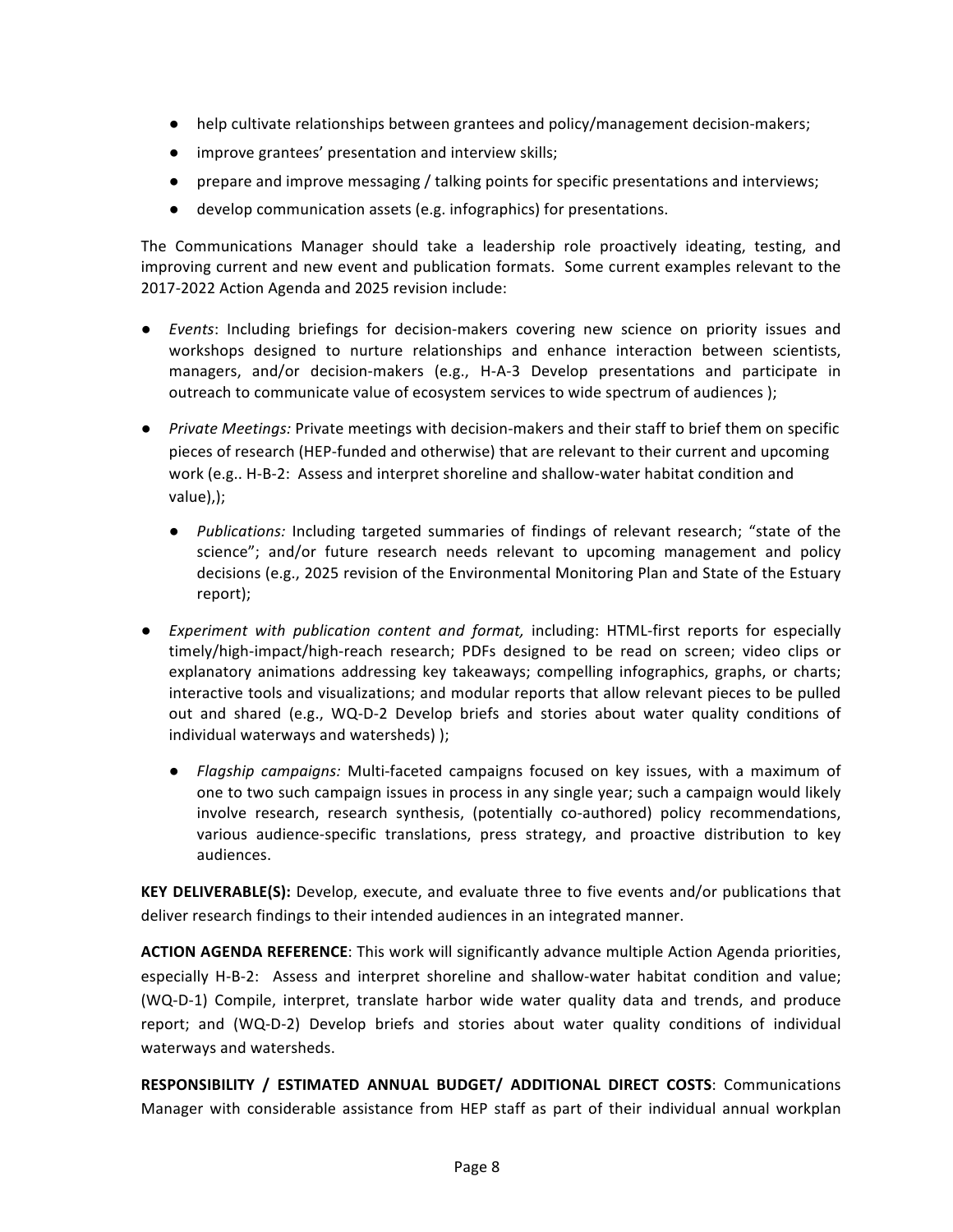elements. Communications Manager at 40% of effort or \$ 14,000 per year. Other costs could include funding for meetings, publications/graphics, and events. In FY 22, HEP budgeted \$ 5,000 a year for its regular printing and electronic communications needs and  $\frac{1}{2}$  17,000 for targeted outreach through its conference and other events.

#### **TIMELINE**: 2022-2025

**3.** Improve coordination, collaboration, and information exchange with peer/partner organizations.

**RATIONALE:** HEP has a wide variety of important relationships with diverse partner organizations. Sustaining and strengthening these relationships will improve HEP capacity to realize this strategic advantage.

**DESCRIPTION:** The communication manager will:

- Maintain close relationships with communication teams at partner agencies and organizations to facilitate efficient coordination and collaboration as needed.
- Ensure all peer/partner organizations are aware, on an ongoing basis, of HEP's current and upcoming agenda and activities, and long term ambitions.
- Ensure all relevant not-for-profit organizations clearly understand funding opportunities at HEP, and proper processes to pursue those opportunities.
- Solicit ongoing feedback from peer/partner organizations regarding interactions with and understanding of HEP.
- Collaborate between staff to ensure all peer/partner requests for information and support are discussed by relevant members of the organization and responded to promptly.
- Collaborate with leadership and staff to ensure HEP is aware of peer/partner organizations' current and upcoming agenda and activities, and long term ambitions.
- Collaborate with leadership and staff to ensure HEP is aware of all relevant opportunities for collaboration with and support for peer/partner organizations, and that decisions to pursue such opportunities are made in a coordinated and strategic fashion.
- Collaborate with leadership and staff to identify opportunities for HEP to engage appropriate peer/partner organizations in support of its projects and initiatives, and work with relevant colleagues to do so.

**KEY DELIVERABLE(S):** On-going reporting and discussion of networking and relationship building with peer/partner organizations to HEP staff.

**ACTION AGENDA REFERENCE:** This deliverable will specifically advance a number of Action Agenda Priorities including Priority CE-C-1: Sustain website, monthly newsletter, social media, contact database, and other communications tools.

**RESPONSIBILITY / ESTIMATED ANNUAL BUDGET/ ADDITIONAL DIRECT COSTS: Communications** Manager at 10% of effort or \$3,500 per year.

**TIMELINE**: 2022-2025

#### **Shorter Term/Tactical Improvements**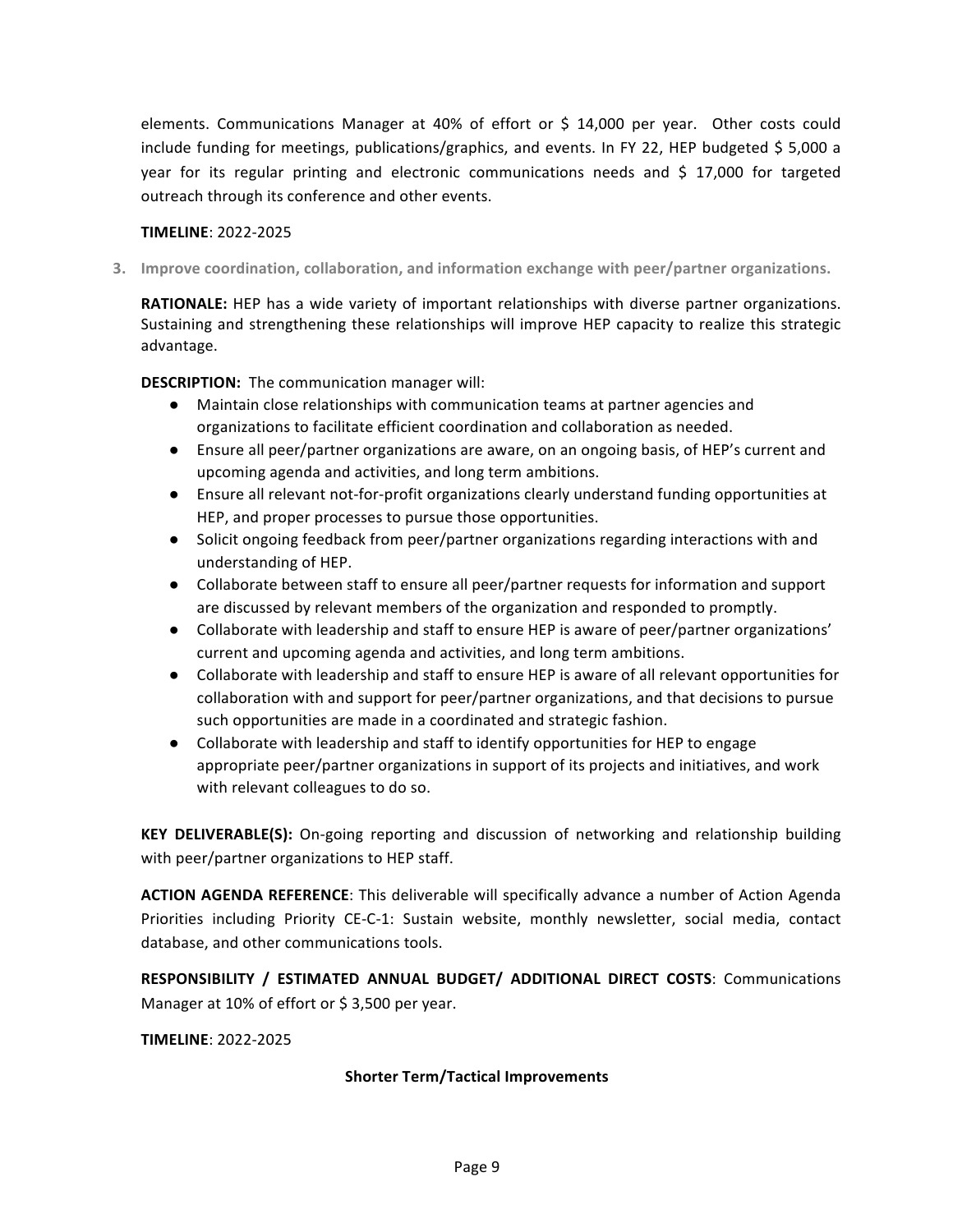4. Promote and execute our hosted events and gatherings, including online events, at higher and more consistent quality.

**RATIONALE:** Hosted events are an important communication channel for HEP, and constitute one of the main contexts in which the organization delivers the outputs of its work to audiences.

**DESCRIPTION:** HEP staff, in particular the Research Assistant, will work with the Communications Manager and HEP will develop an improved toolkit to promote and execute events at higher and more consistent quality. This process will include:

- Evaluate current systems for webinar and conference broadcasts (e.g., Zoom and Cisco Webex; HRF conference room cameras and microphones) to determine if they remain appropriate to efficiently and systematically manage event broadcast and deliver quality experience to participants for virtual and hybrid events.
- Evaluate current system and identify and implement an appropriate event reservation system (e.g., Eventbrite).
- If appropriate, identify and implement alternative webinar broadcast system.
- As appropriate, upgrade audio/video hardware to capture and broadcast presentations at a higher level of quality.
- Develop ways and means of linking the webinar management system, email management system, event reservation system and customer relationship management software.
- Develop, test, and improve techniques and materials for collecting and analyzing attendee feedback and general event evaluation in terms of overall approach, communication before/during/after, event content, quality, and attendance, and any attendee feedback.
- Consider investing in the production of more concise and high-quality, edited takeaway summary videos; at minimum, videos should be titled and begin with the presentation rather than introductory remarks.
- Review and as needed, develop improved communication for attendees, before, during, and after each event, including invitations; save-the-date messages; event reminders; event broadcast access information; post-event video (if it is appropriate to the event's goals); web strategy for post-event video and any other post-event information; debrief/take-home information; and plan and schedule for any important follow-up communication, information, or requests.

The toolkit will also provide guidance for how HEP staff can work with the Communications Manager to help ensure the intentionality, quality, attendance, and impact of each event in terms of external communications:

- Each event should have a clearly understood set of objectives and performance indicators: "What is the purpose of this event? What outcomes do we want to see? What are we trying *to communicate, to whom, and why? How will we know if we have succeeded? Other than this* event and its attendant communication, how else should we plan to communicate this *information?*
- For any event identify priority audiences (groups and individuals): *"Who needs to be here and* why? Who would it be nice to have here? Who is missing/we haven't been able to *engage previously?"* For all events, an important consideration will be how the priority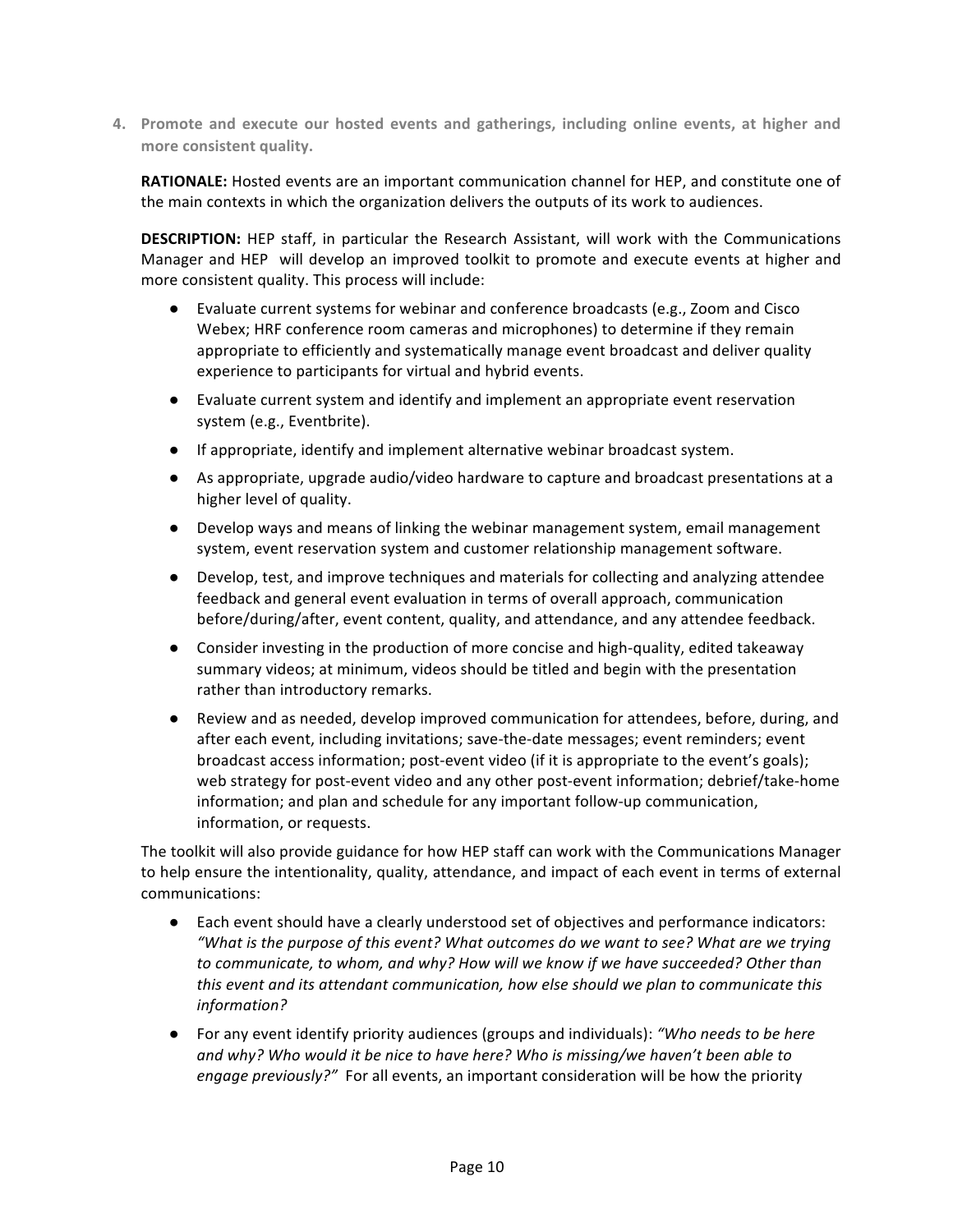audience helps advance progress towards HEP's Diversity, Equity, Inclusion and Justice goals and roadmap.

**KEY DELIVERABLE(S):** Toolkit for hosted events, including guidance for communications of events.

**ACTION AGENDA REFERENCE:** This deliverable will specifically advance WQ-D-2 Develop briefs and stories about water quality conditions of individual waterways and watersheds; H-B-2 Assess and interpret shoreline and shallow-water habitat condition and value ; and PA-B-2 Support stewardship activities and public programming through small grants.

**RESPONSIBILITY / ESTIMATED ANNUAL BUDGET/ ADDITIONAL DIRECT COSTS: Communications** Manager at 10% or \$3,500 a year with the initial help of the Research Assistant to create the toolkit. HEP staff will undertake the planning, execution, and evaluation of events as identified in the annual workplan. Upgrading of audio/video hardware to capture and broadcast presentations at a higher level of quality could range in cost depending on need. A working estimate is \$1,000 for purchasing additional cameras to \$15,000 for new audio/visual system. These costs are not currently budgeted but would likely be underwritten by the HRF.

#### **TIMELINE**: 2023-2024.

**5.** Fully engage media outlets and forums to create awareness and advance priorities with target **audiences.** 

**RATIONALE:** Growing and enacting HEP priorities requires establishing relationships with journalists, researchers, producers, hosts and other decision-makers at digital and print publications, podcasts, blogs, radio shows, and organizations that host events or panels.

**DESCRIPTION:** Engaging media outlets should proceed with clear reasons, goals, audiences, and outcomes in mind, and not just generally for the sake of "getting press" or "raising the organization's profile".

The Communications Manager will work with HEP leadership to identify an initial set of specific events, research, publications or other priorities for engaging outside media.

With these topics in mind, the Communications Manager will develop a long list of target media and individuals based on input from leadership and research into relevant regional and national media outlets or forums:

- that HEP has participated with in the past;
- that have covered topics of concern to HEP;
- and that reach (and are contextually appropriate to) any of HEP's key target audiences (with emphasis on policy and management decision-makers).

This list will be weaned down, prioritized, and individual targets identified. The communication staff will work with HEP leadership (and where appropriate, solicit input/assistance from other partners) to identify priorities for engaging outside media as well as existing media contacts or most promising paths/opportunities to establish contact. Then, the Communications Manager will cultivate relationships and credibility with these media professionals for a wide range of communication purposes, including: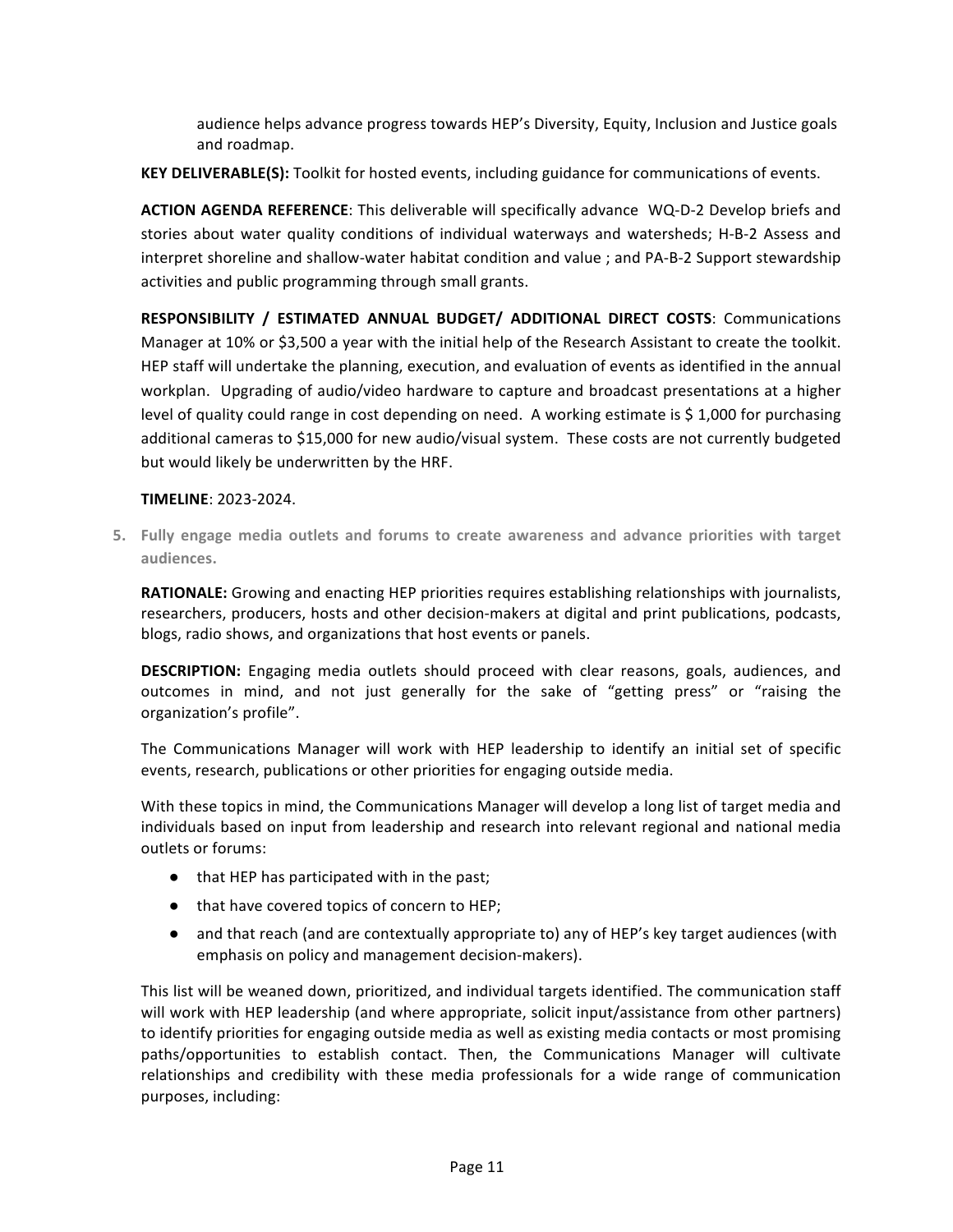- Establishing HEP as a direct source and reference for background information on coverage of relevant topics.
- Pitching stories to media professionals related to topics or projects of concern to HEP, partners, and grantees.
- Disseminating relevant funded research to policy-influencing audiences (including connecting researchers with outlets).
- Ensure relevant science is part of conversation around issues, policies, etc.
- Raise visibility/awareness of HEP and cultivate reputation as science leader with target audiences.

Some examples of potentially appropriate outlets:

- Regional and local reporters who focus on environmental, legislative, and other relevant issues;
- National reporters or writers who focus on climate, urban ecology, water and other relevant topics;
- Local and regional public radio and public television reporters, editors, producers, hosts (e.g. WNYC, WAMC, WNJT, WNET);
- More targeted podcasts and radio shows (Resources for the Future podcast, Eco-logic or Green Streets radio hour at WBAI, Yale's On The Environment podcast, etc.);
- Organizers of all events covering relevant issues and topics; over time this could go beyond specific timely natural resource issues, to include broader values like the importance of science in decision-making, or the inclusion of diverse perspectives in science and management, or disciplines like science communication.

**KEY DELIVERABLE(S):** Database of media contacts; Placement of stories and other similar evidence of media engagement.

**ACTION AGENDA REFERENCE:** This task will specifically advance Action Agenda priorities WQ-B-1 Develop factsheets, story maps, and/or other material intended for a broad audience regarding LTCP's, MS4 etc.; WQ-D-1 Compile, interpret, translate harbor wide water quality data and trends, and produce report; WQ-D-2 Develop briefs and stories about water quality conditions of individual waterways and watersheds; and H-A-1 Increase investment in conservation and restoration projects.

**RESPONSIBILITY / ESTIMATED ANNUAL BUDGET/ ADDITIONAL DIRECT COSTS: Communications** Manager at 10% of effort or \$ 3,500 per year. Communications Manager will be assisted by other HEP staff and partners as appropriate. In particular, communications with media can be supplemented with assistance from EPA Region 2 public affairs.

#### **TIMELINE**: 2022 - 2023

**6.** Better monitoring of media, network and industry activity.

**RATIONALE:** Staying aware of all events, issues, topics, subjects, or activity related to HEP's focus areas and action agenda items will improve the positioning of HEP in the media and the effectiveness of direct communications.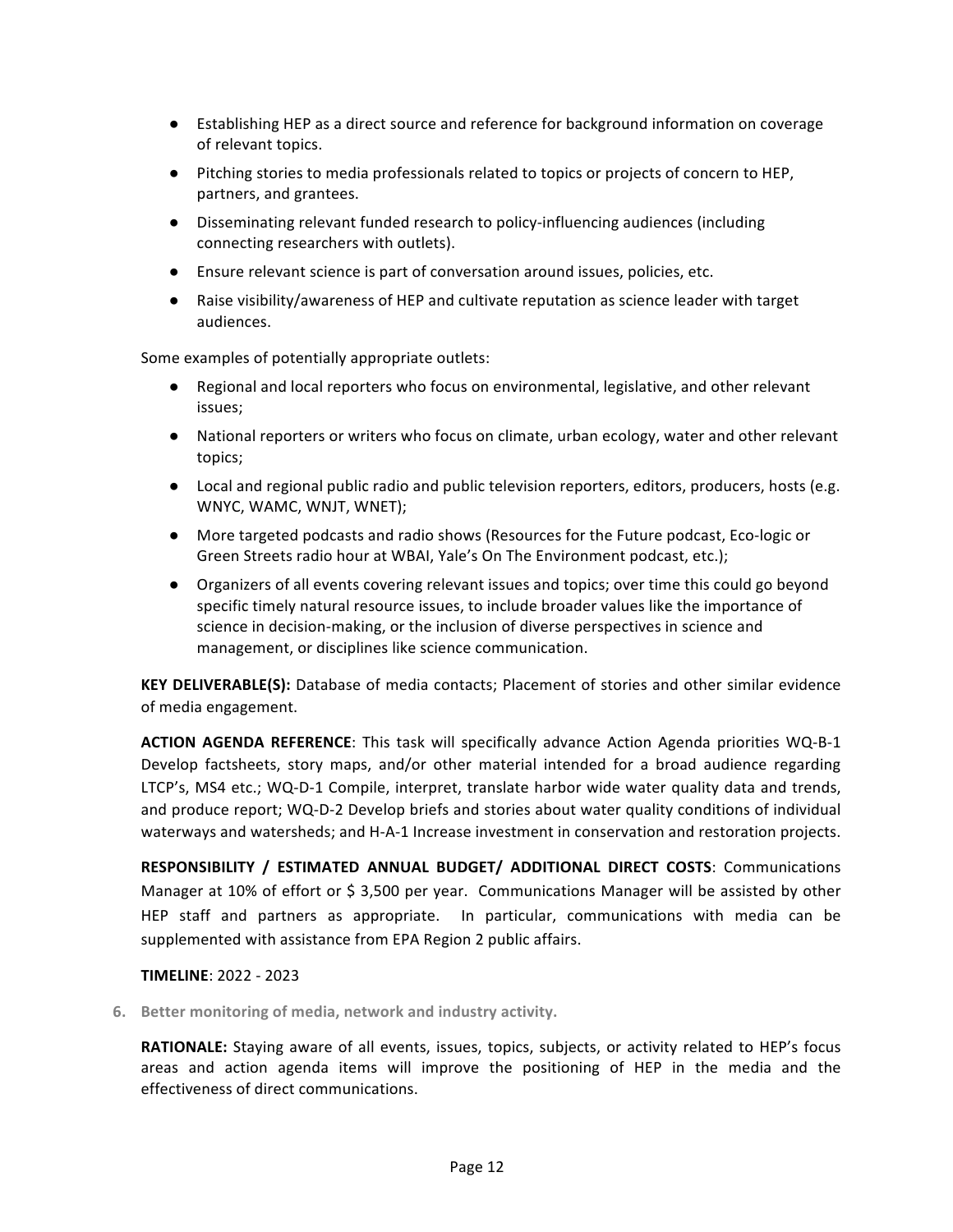**DESCRIPTION:** There are a wide range of available software (including many free options) that can help the organization efficiently and systematically monitor media and communication channels for relevant information. All of these tools generally work on the principle of automatically monitoring various channels (websites, news, social media channels, blogs, discussion boards, books, images, videos) and aggregating content based on user-determined alerts for keywords, combinations of keywords, phrases, and hashtags.

The Communications Manager will assess how best to right-size this effort, based on the potential volume and ultimate purpose of this information, and will work with the Research Assistant to use appropriate tools and processes to:

- Learn what anyone is saying about HEP (by tracking terms like all variations of HEP names, all variations of any of the names of supported or co-managed programs or initiatives, any publicly visible senior personnel, all variations of grantee / grantee research names).
- Supplement existing awareness of any ongoing events, issues, topics, or subjects that are organizational priorities or relevant to the organization's work.
- Track activities of peer/partner NGOs, agencies, elected officials, on issues, grantees and their organizations.
- Learn from the practices of analogous or model organizations.
- Identify potential new partners, audiences, or funding sources, or any other individuals or organizations that HEP would like to build or deepen relationships with.
- Identify important influencers.
- Track performance of any HEP-published or collaborated content, including media hits and downloads.
- Identify opportunities for communication, collaboration, or support.

The Communications Manager will build on current efforts to develop an appropriate suite of digital tools and tactics to do this efficiently, broadly, and systematically.

**KEY DELIVERABLE(S):** Develop monitoring tools and tactics, execute and report results to HEP management.

**ACTION AGENDA REFERENCE:** This task will advance a number of Action Agenda Priorities including Priority CE-C-1 Sustain website, monthly newsletter, social media, contact database, and other communications tools.

**RESPONSIBILITY / ESTIMATED ANNUAL BUDGET/ ADDITIONAL DIRECT COSTS: Communications** Manager at 5% of effort or \$1,750 per year with the help of the Research Assistant at a comparable level. New subscriptions and tracking software as needed; these costs are minimal and would be borne by the HRF.

#### **TIMELINE**: 2022-2023

**7.** Better manage relationship records to track and improve interactions.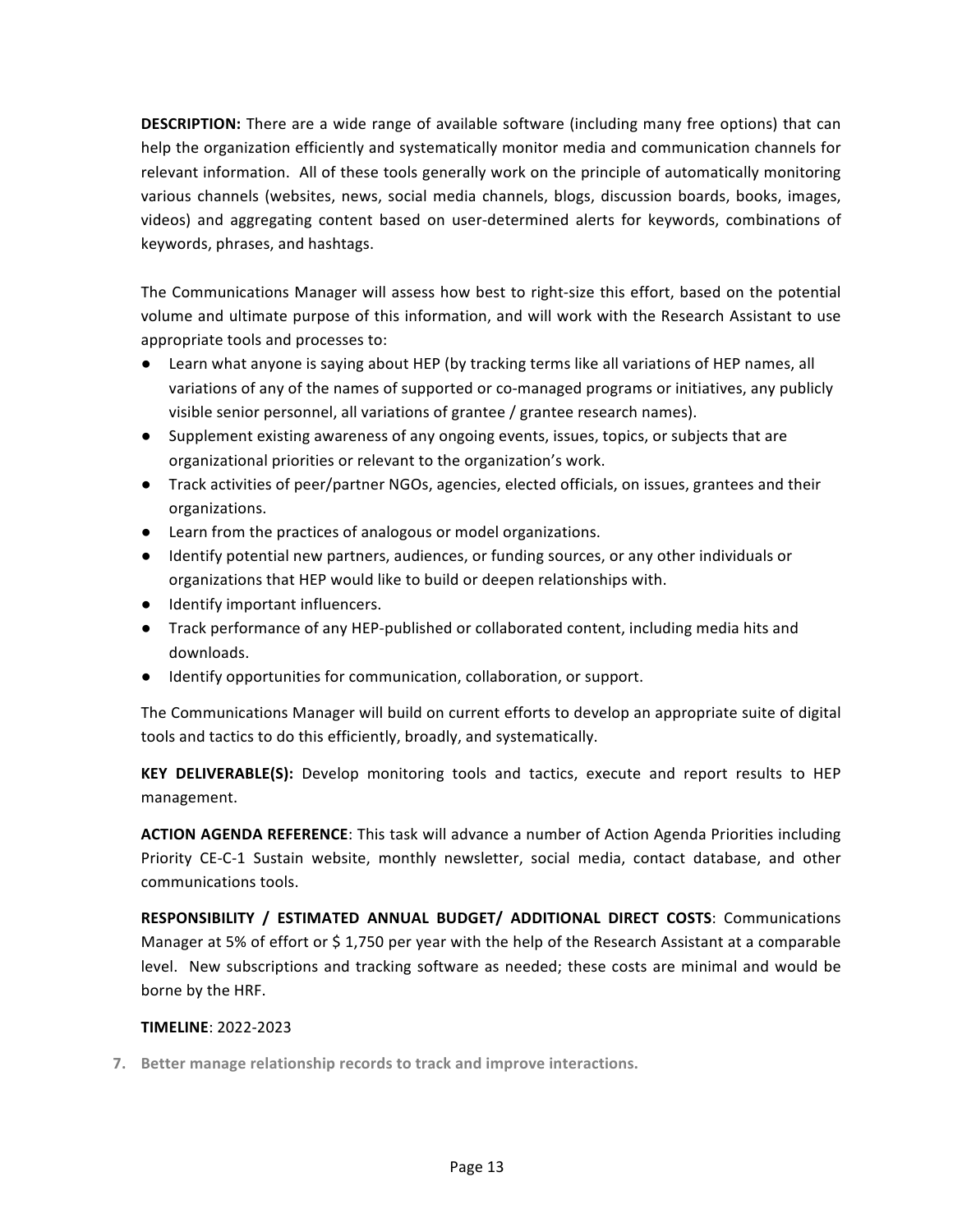**RATIONALE:** Adoption of a contemporary, cloud-based customer relationship management (CRM) that links to the management systems for email, event reservation, and webinar broadcast can allow for the practical management of those relationships, and the measurement of success against goals with each audience.

**DESCRIPTION:** There are a wide range of CRM software with commensurately wide-ranging cost, complexity, and level of expertise necessary to setup and maintain. The HEP Director will work with HRF Executive Director, Office Manager, Communications Manager, and the research assistant to evaluate anticipated needs. This could possibly include engaging a consultant to conduct a needs assessment to identify an as-simple-as-possible solution for those needs. Once a determination has been made, the office manager and research assistant will oversee the process of imporving use of and possibly integrating current mailing lists, attendee lists, Microsoft Access, and leadership's personal contacts. The CRM database, email management system, webinar management system and event reservation system (along with any other relevant systems used for regular contact with audiences) should be linked, and kept current.

**KEY DELIVERABLE(S):** Evaluation and improvement of current relationship management systems, including possible acquisition of new CRM software.

**ACTION AGENDA REFERENCE:** This deliverable will specifically address (CE-C-1 Sustain website, monthly newsletter, social media, contact database, and other communications tools.

**RESPONSIBILITY / ESTIMATED ANNUAL BUDGET/ ADDITIONAL DIRECT COSTS: HRF Office Manager** and Research Assistant. Initial evaluation and simple improvement in workflow for the current system will require minimal HEP staff effort. For the Communications Manager, this is estimated at 5% of effort or \$ 1,750 per year with a comparable involvement by the HEP Outreach Coordinator. HRF Office Manager and Research Assistant costs will be borne by the Foundation. Any acquisition of CRM software, staff training, and transfer of existing data would involve significant staff commitment and direct costs on the part the of the HRF and HEP. Direct implementation and subscription costs are estimated at between  $$10,000$  and  $$20,000$  per year.

**TIMELINE**: 2024-2025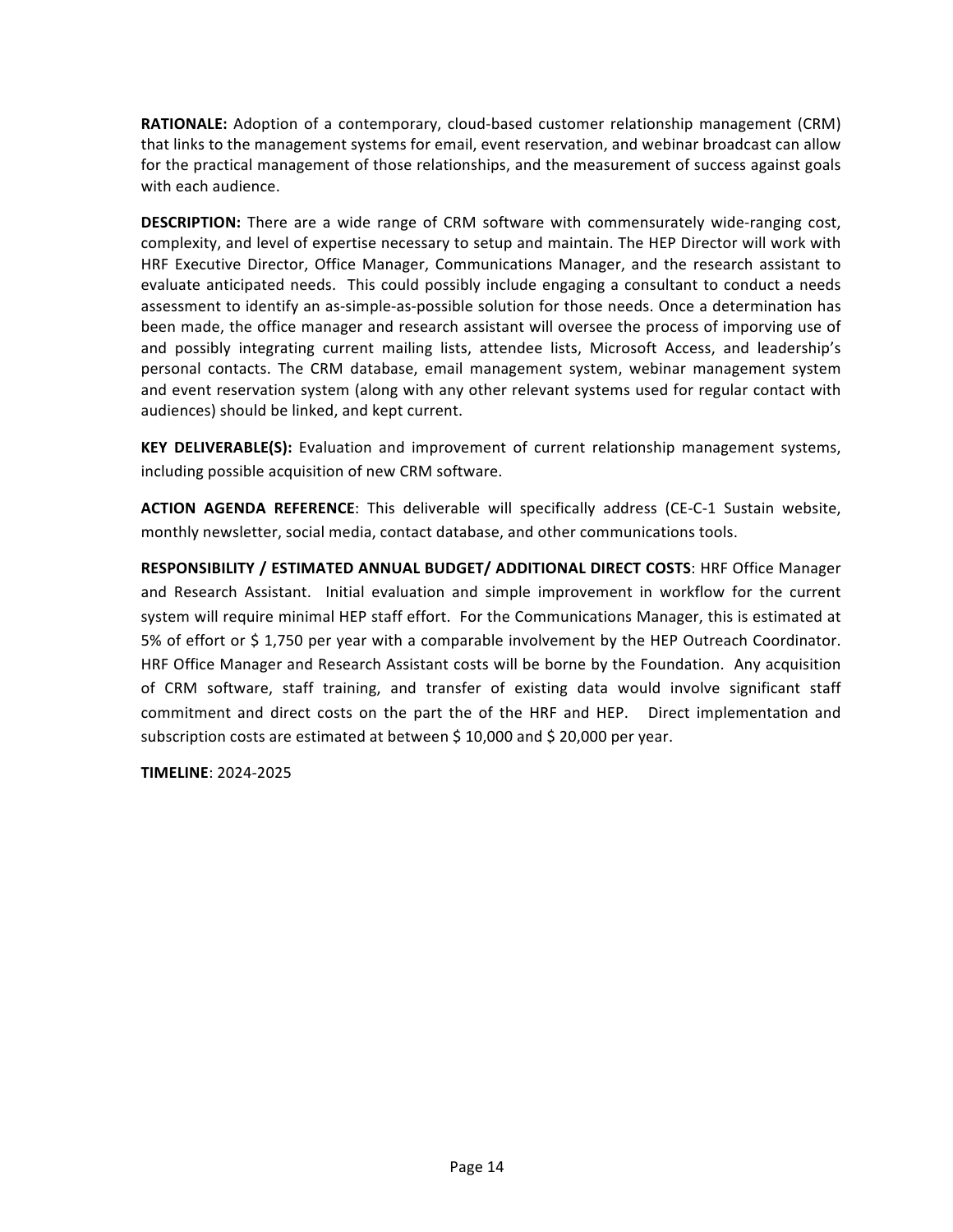### 2017 - 2022 Action Agenda Priorities Specifically Supported by This Plan

- 1. (WQ-A-2) Work with US EPA Region II to determine best way to translate differing standards and data on water quality parameters of shared waters, including how to communicate those conditions and goals to stakeholders and the public. (Communications Action  $# 1$ )
- 2. (WQ-A-3) Work with agencies to publicize No Discharge Zone initiative when it is adopted. (Communications Action # 2)
- 3. (WQ-B-1) Develop factsheets, story maps, and/or other material intended for a broad audience regarding LTCP's, MS4 etc., and participate in public outreach opportunities with partners. (Communications Action # 1, 5)
- 4. (WQ-B-4) Convene to share knowledge and best practices regarding CSO notification events, and identify pilot projects (Communications Action # 2)
- 5. (WQ-D-1) Compile, interpret, translate harbor wide water quality data and trends, and produce report. (Communications Action # 1, 2, 5)
- 6. (WQ-D-2) Develop briefs and stories about water quality conditions of individual waterways and watersheds. (Communications Action # 2, 4, 5)
- 7. (H-A-1) Increase investment in conservation and restoration projects. . (Communications Action  $# 1, 5)$
- 8. (H-A-3) Develop presentations and participate in outreach to communicate value of ecosystem services to wide spectrum of audiences. (Communications Action # 2)
- 9. (H-B-2): Assess and interpret shoreline and shallow-water habitat condition and value. (Communications Action # 2, 4)
- 10. (PA-B-2) Support stewardship activities and public programming through small grants (Communications Action #4)
- 11. (PA-C-1) Work with partners to develop consistent messaging for the public regarding risks of poor water quality. (Communications Action # 1, 2)
- 12. (PA-C-2) Revise, update, produce harbor-wide paddling guide (for general public). (Communications Action # 2)
- 13. (CE-A-1) Identify, create, and/or publicize shared protocols for habitat and water quality monitoring by civic organizations. (Communications Action # 2)
- 14. (CE-A-2) Support community based organizations with their communication needs, helping them develop strategies for visualizing Citizen Science data and helping community-based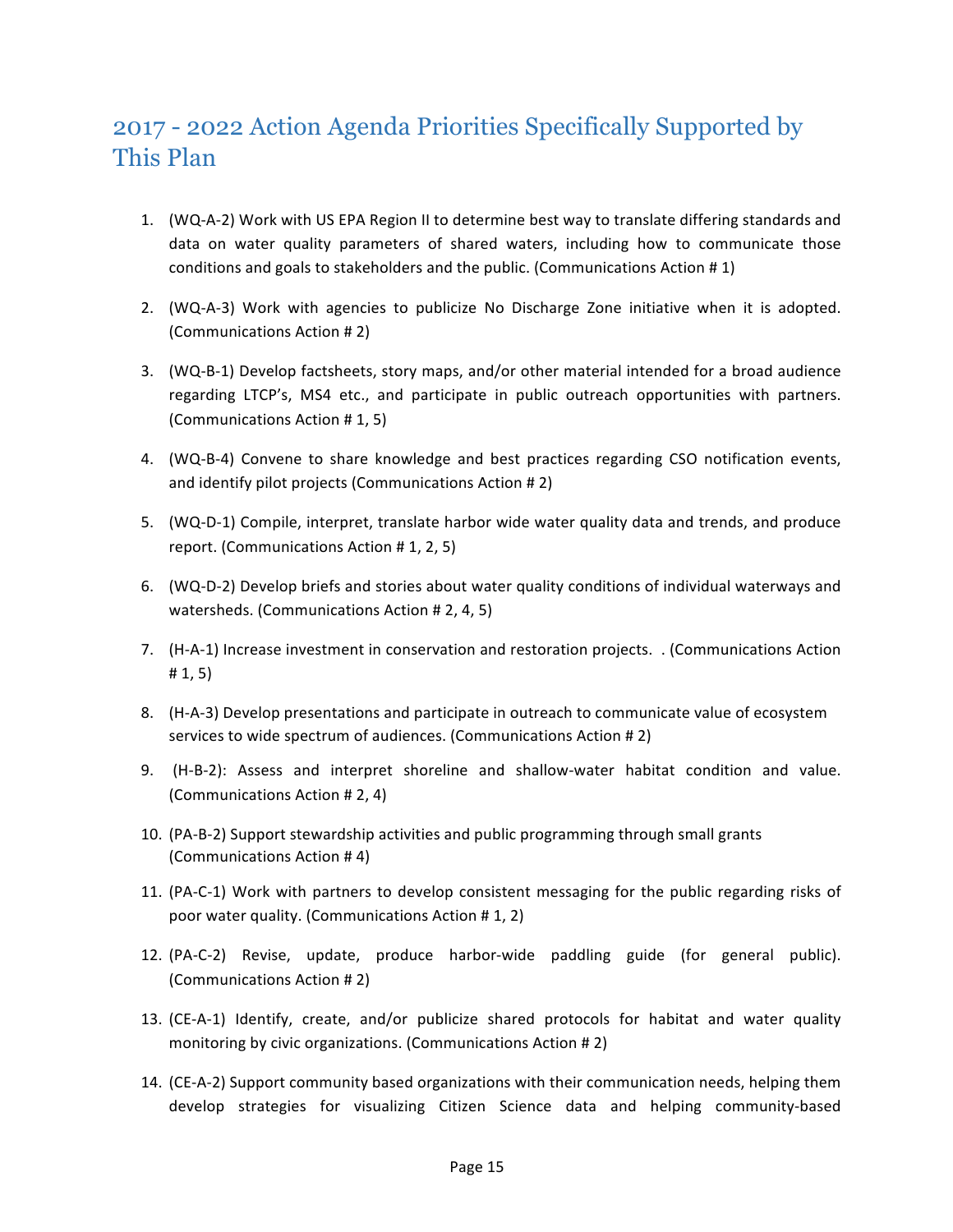organizations tell compelling stories about their local waterways and ecosystems. (Communications Action # 2)

- 15. (CE-B-1) Support Federal Urban Waters Federal Partnerships. (Communications Action # 2)
- 16. (CE-C-1) Sustain website, monthly newsletter, social media, contact database, and other communications tools. (Communications Action # 1, 2, 3, 6, 7)
- 17. (CE-C-2) Convene local and regional environmental education organizations to share best practices, and with them build system to communicate and share resources. (Communications Action # 2)